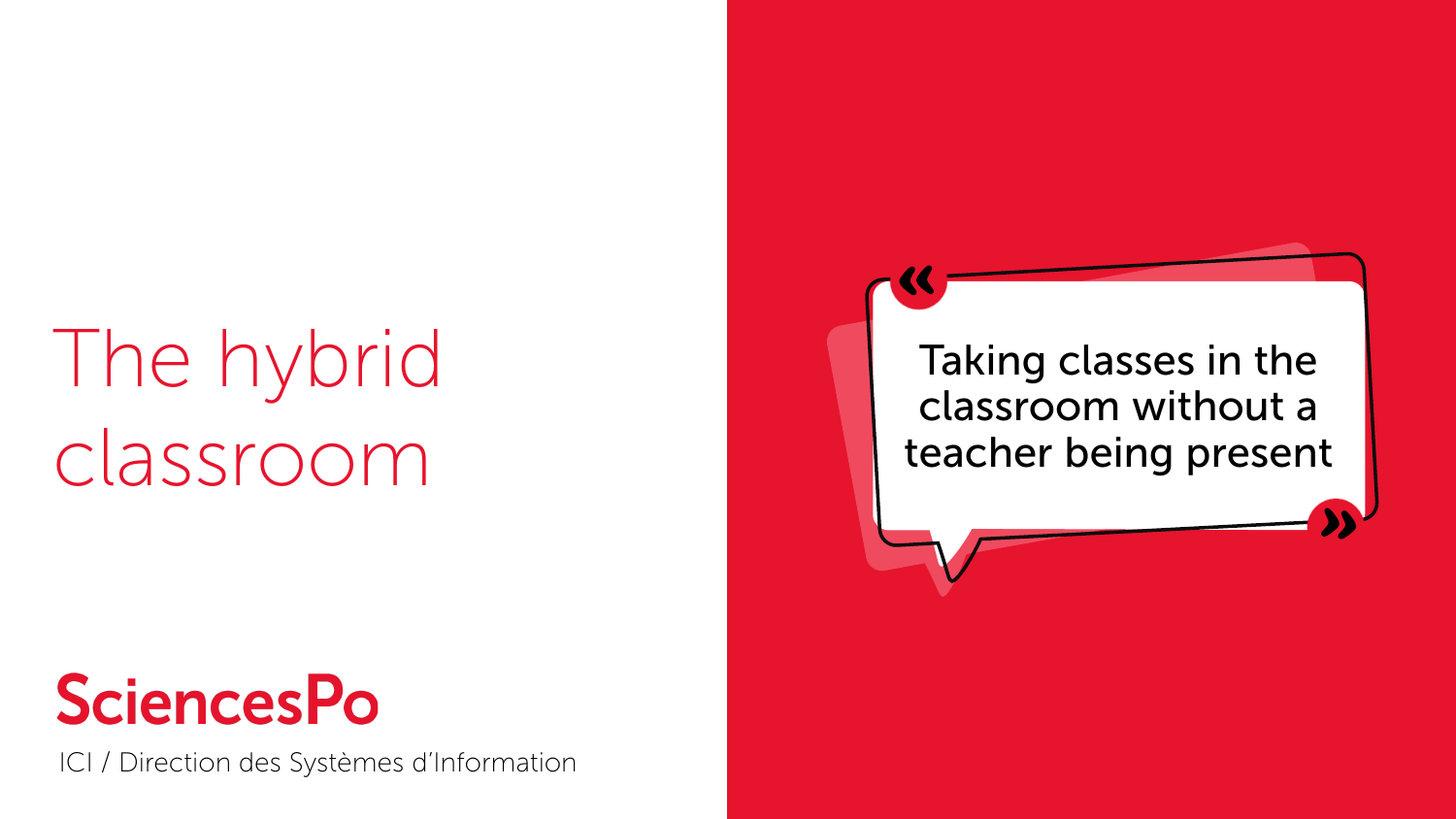#### STARTING UP THE EQUIPMENT IN THE CLASSROOM